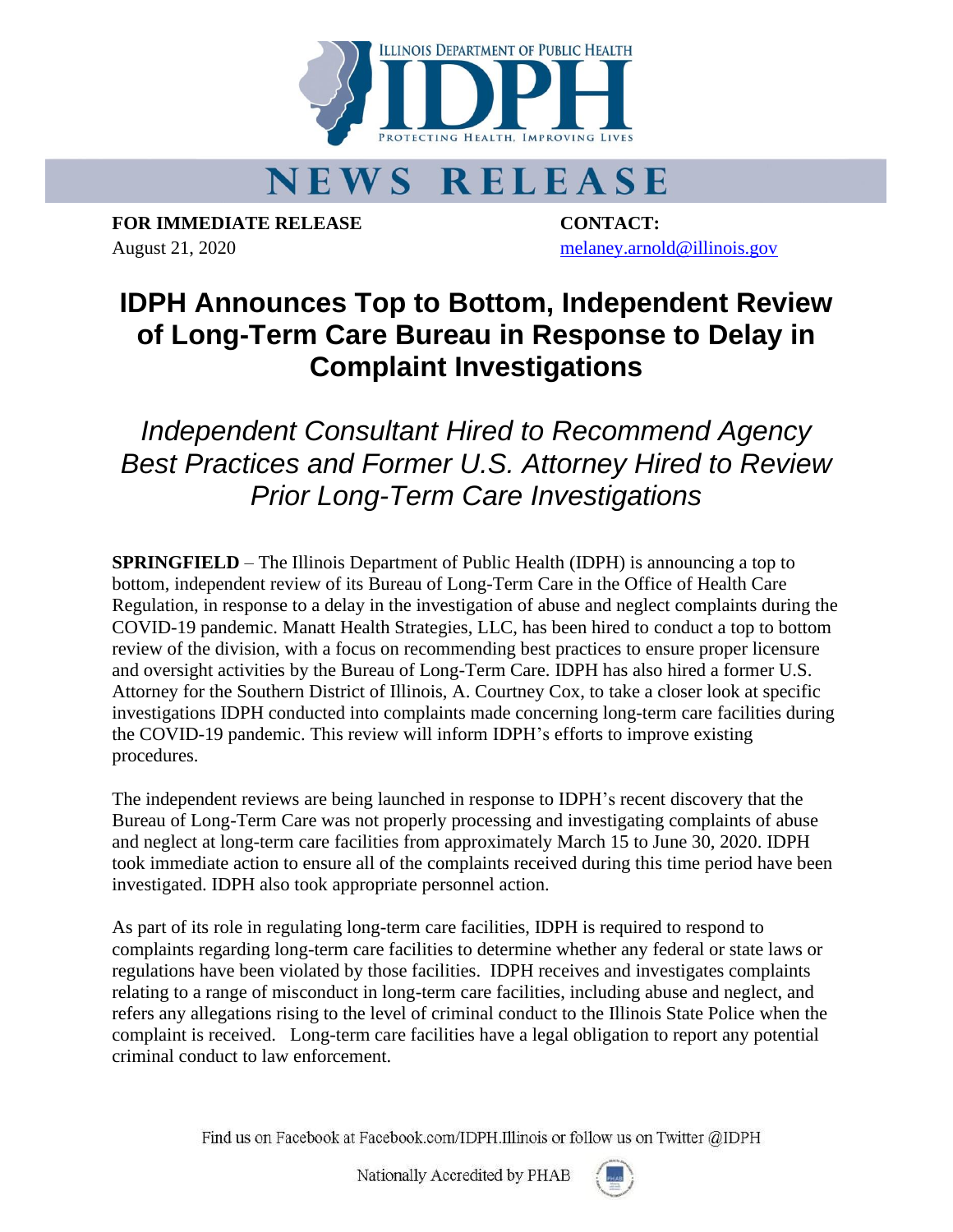"Our top priority as a regulator of long-term care facilities in Illinois is ensuring vulnerable Illinoisans are kept safe by those responsible for their care," said IDPH Director Dr. Ngozi Ezike. "Anything short of that is unacceptable, and our entire department is committed to getting this right as we move forward. Working with independent experts, we are simultaneously conducting a full and thorough review of our previous work and revamping our Bureau of Long-Term Care to better serve the people of Illinois."

Under federal and State laws, IDPH responds to allegations of abuse and neglect at long-term care facilities by surveying the facilities within designated timeframes. Surveys must be conducted within 24 hours for the most serious complaints of abuse and neglect pursuant to Illinois law; surveys in response to all other complaints of abuse and neglect must be conducted within seven days.

Throughout the COVID-19 pandemic, federal guidance for regulatory agencies required scaling back long-term care regulatory operations to minimize the number of individuals entering longterm care facilities who could potentially expose residents to the virus. As a result, federal and state agencies were required to prioritize survey operations to reduce the number of individuals entering facilities and to focus facility and agency resources on infection control and patient safety. Specifically, due to COVID-19, the federal Centers for Medicare and Medicaid Services (CMS) suspended the timelines for State regulators to investigate certain complaints. Regardless of the guidance from federal CMS, however, Illinois law that requires abuse and neglect complaints to be reviewed within certain timeframes was not suspended and IDPH personnel did not complete reviews of allegations of abuse and neglect in a timely manner between approximately March 15 and June 30. Additionally, IDPH did not meet state deadlines for conducting those surveys, in part because of improper classifications of some complaints.

As soon as IDPH leadership identified that some abuse and neglect complaints had been improperly classified and not investigated in a timely manner, surveyors were directed to investigate all complaints of abuse and neglect that had not yet been investigated. Investigations for all of complaints of abuse and neglect that were received during that time period have now been completed. These investigations include an on-site visit, interviews with necessary individuals, review of relevant facility documents, and, where appropriate, confirmation that law enforcement had also been notified at the time of the incident alleged in the complaint.

IDPH has now conducted complaint investigations for 272 allegations of abuse and neglect that had been received between March 15 and June 30. As a result of those investigations, IDPH was able to substantiate the factual circumstances of 17 of those complaints. As the next step in the regulatory process, IDPH is now reviewing those substantiated factual findings to determine whether they constitute a violation of federal or state law and the appropriate next steps for such violations. For example, a surveyor could have confirmed that an incident described in a complaint did occur (e.g. a resident fell or was injured), but that the nursing home was not responsible, acted appropriately, or that the nursing home's conduct did not violate state or federal regulation. To ensure that the findings were thorough and accurate, IDPH has hired former U.S. Attorney Cox to conduct a thorough review of the complaints that IDPH found to be unsubstantiated and determine if any next regulatory or legal steps are warranted in response to those complaints.

IDPH has also hired Manatt to conduct a top to bottom review of the Bureau of Long-Term Care's practices and procedures related to intake of complaints, conducting surveys in response